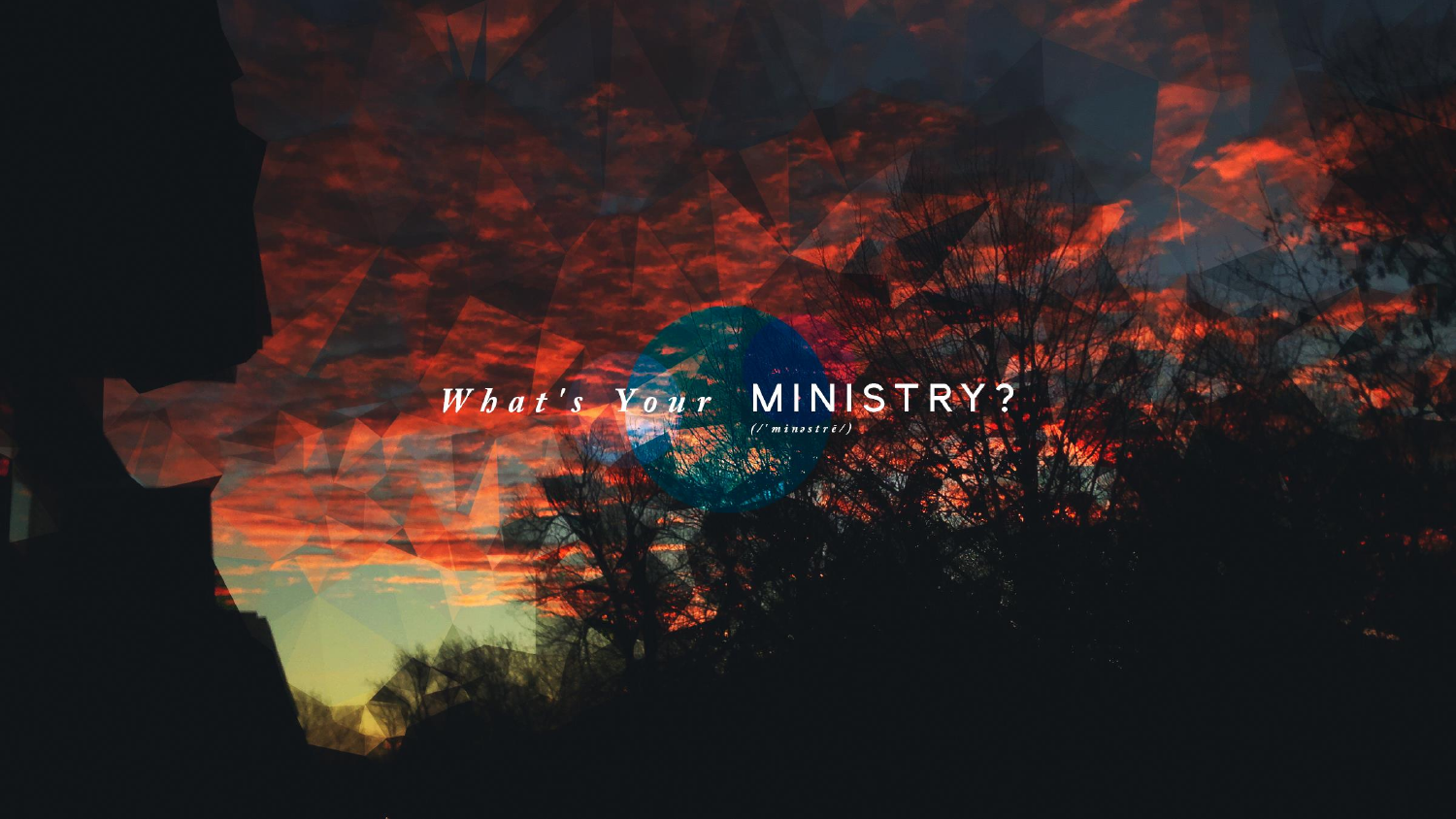### Ministry is…

### The life of Jesus in us, being lived through us.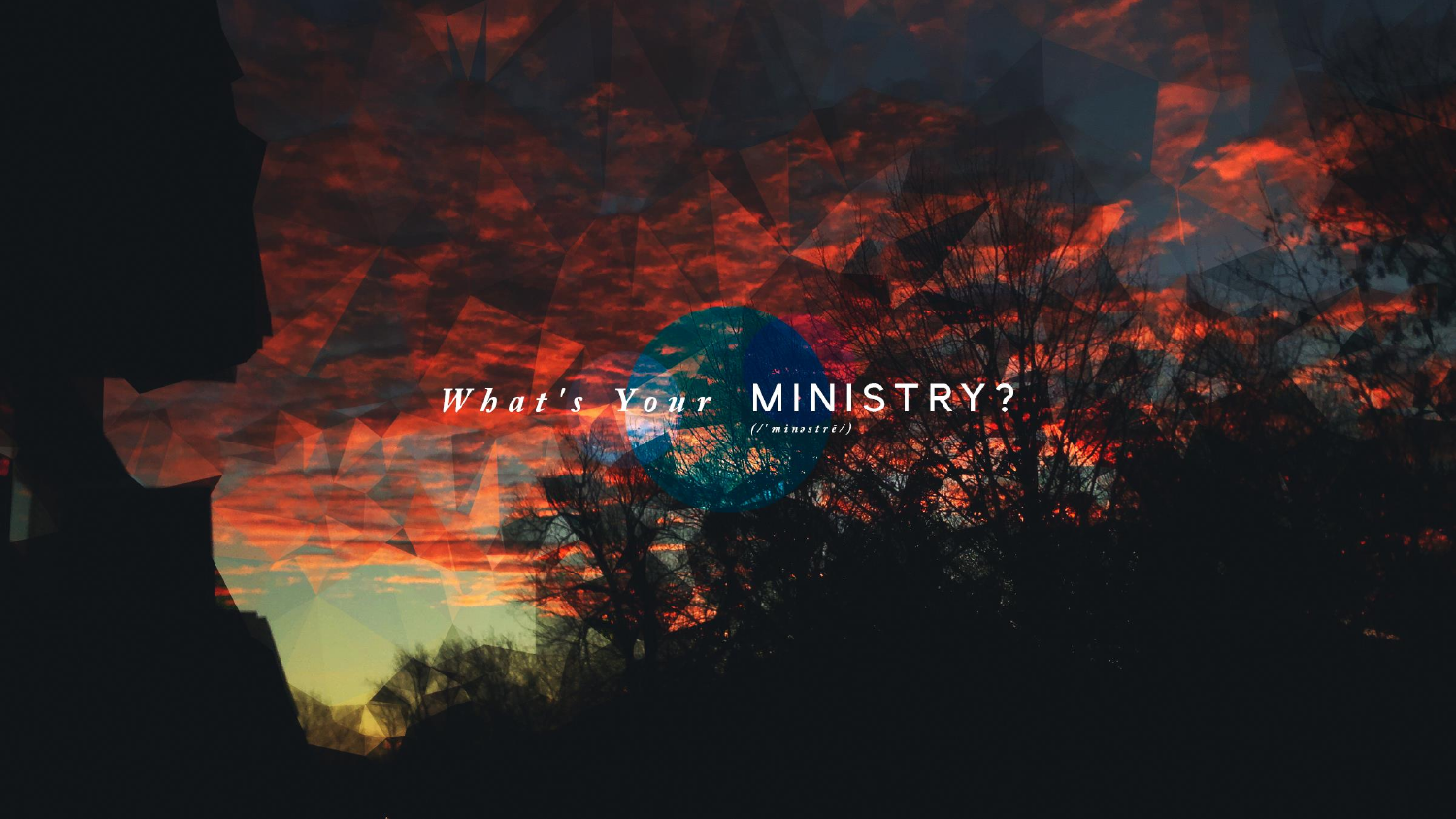#### 2 Greatest Commandments

'Love the Lord your God with all your heart and with all your soul and with all your strength and with all your mind'; and.. "Love your neighbor as yourself...."Do this and you will live."

- Luke 10:27-28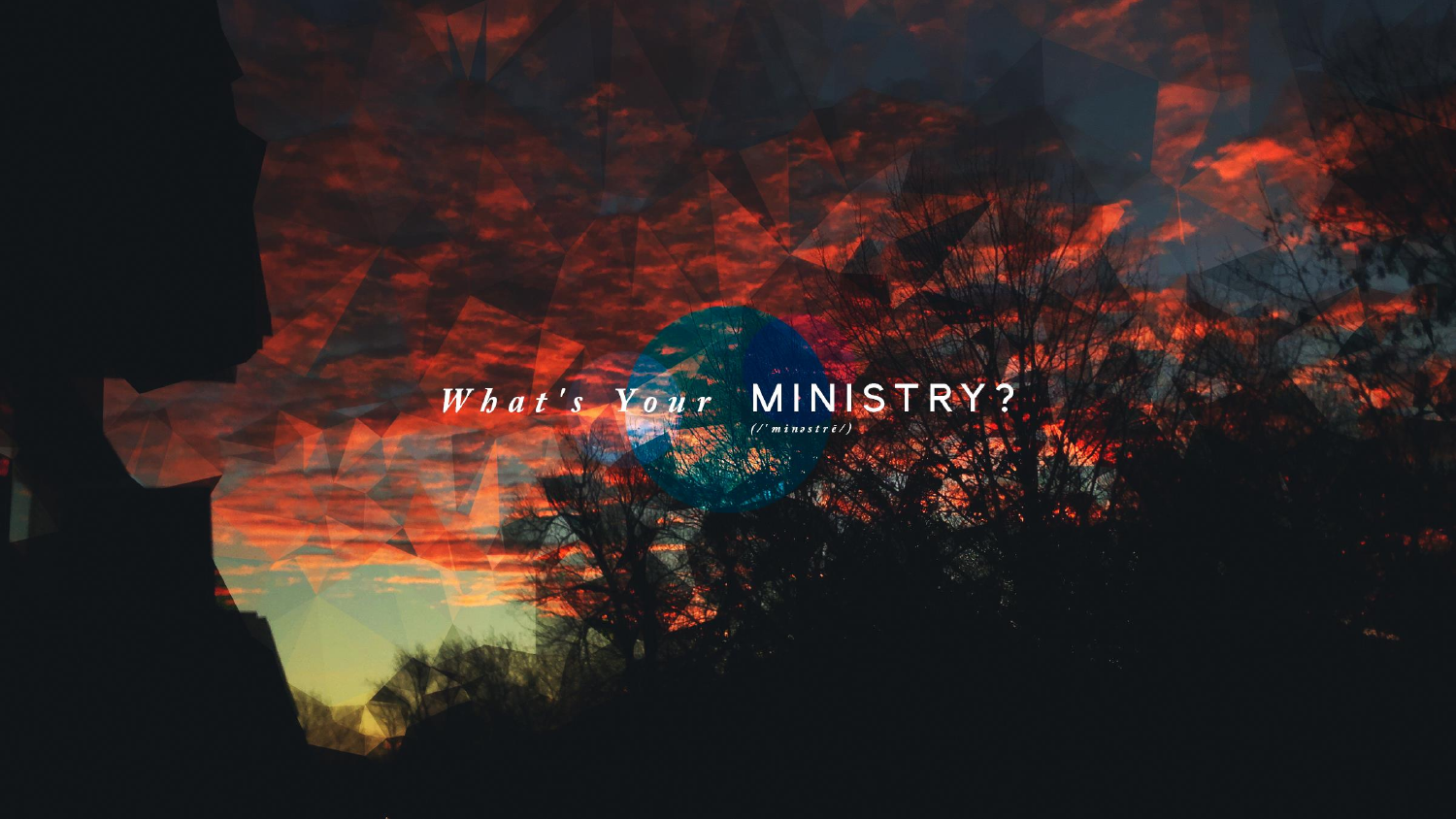#### Colossians 4:2-6

Devote yourselves to prayer with an alert mind and a thankful heart. Pray for us, too, that God will give us many opportunities to speak about his mysterious plan concerning Christ. That is why I am here in chains. Pray that I will proclaim this message as clearly as I should. Live wisely among those who are not believers, and make the most of every opportunity. Let your conversation be gracious and attractive so that you will have the right response for everyone.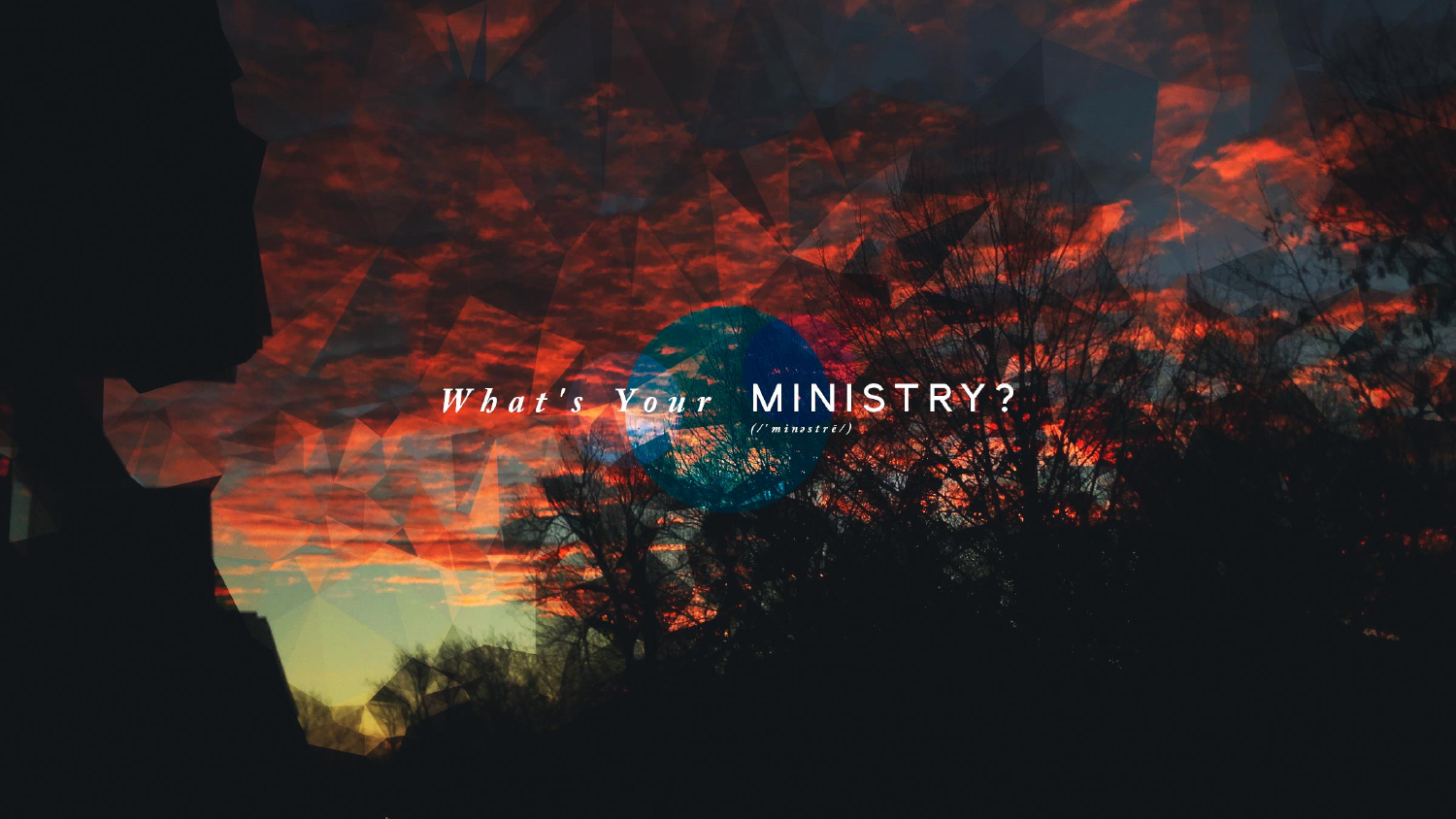#### Ultimate Motive vs. Ulterior Motive

### …the second is like it: "Love your neighbor as yourself."

-Matthew 22:39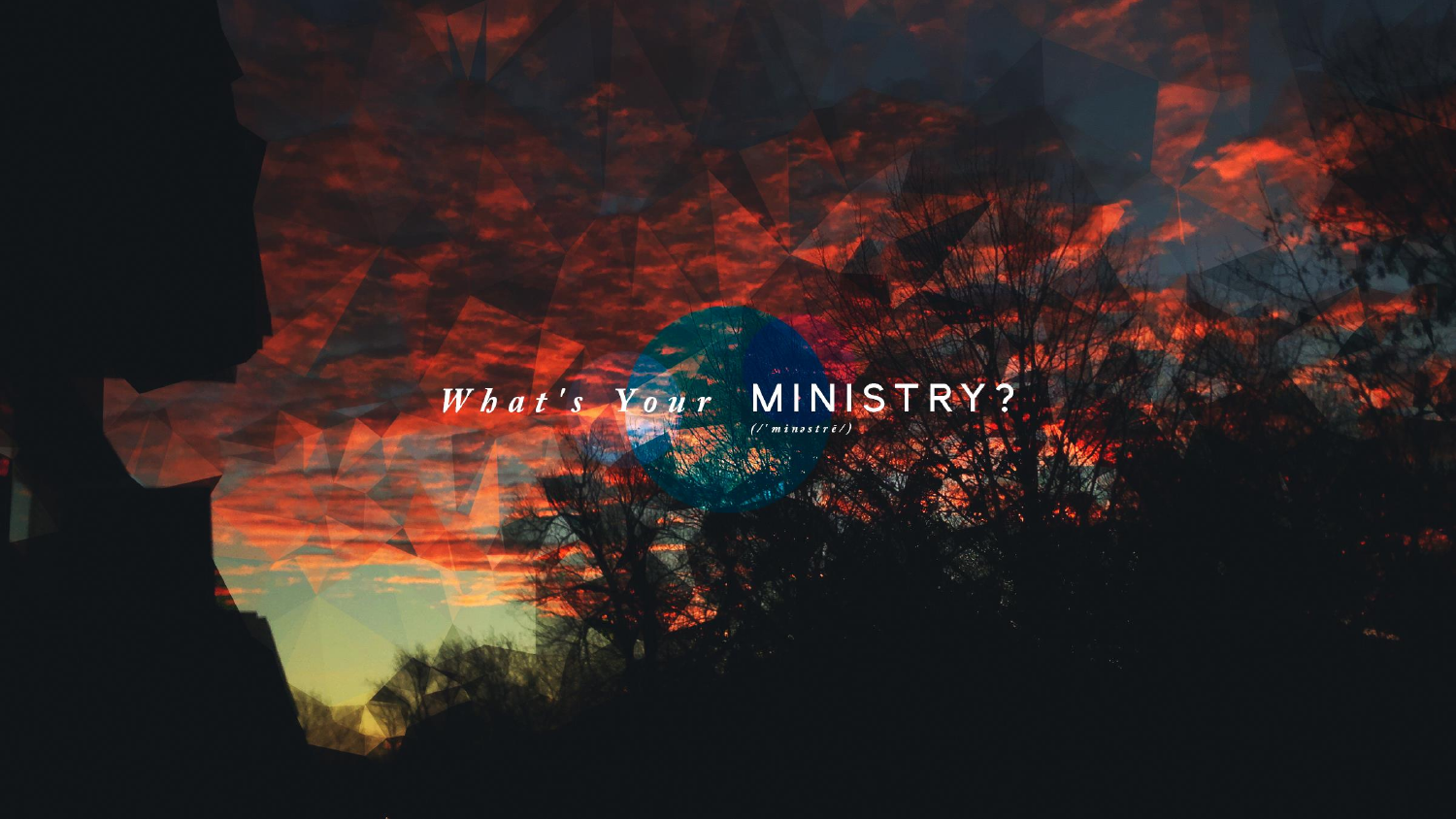#### Be Authentic

Always be prepared to give an answer to everyone who asks you to give the reason for the hope that you have. But do this with gentleness and respect.

-1 Peter 3:15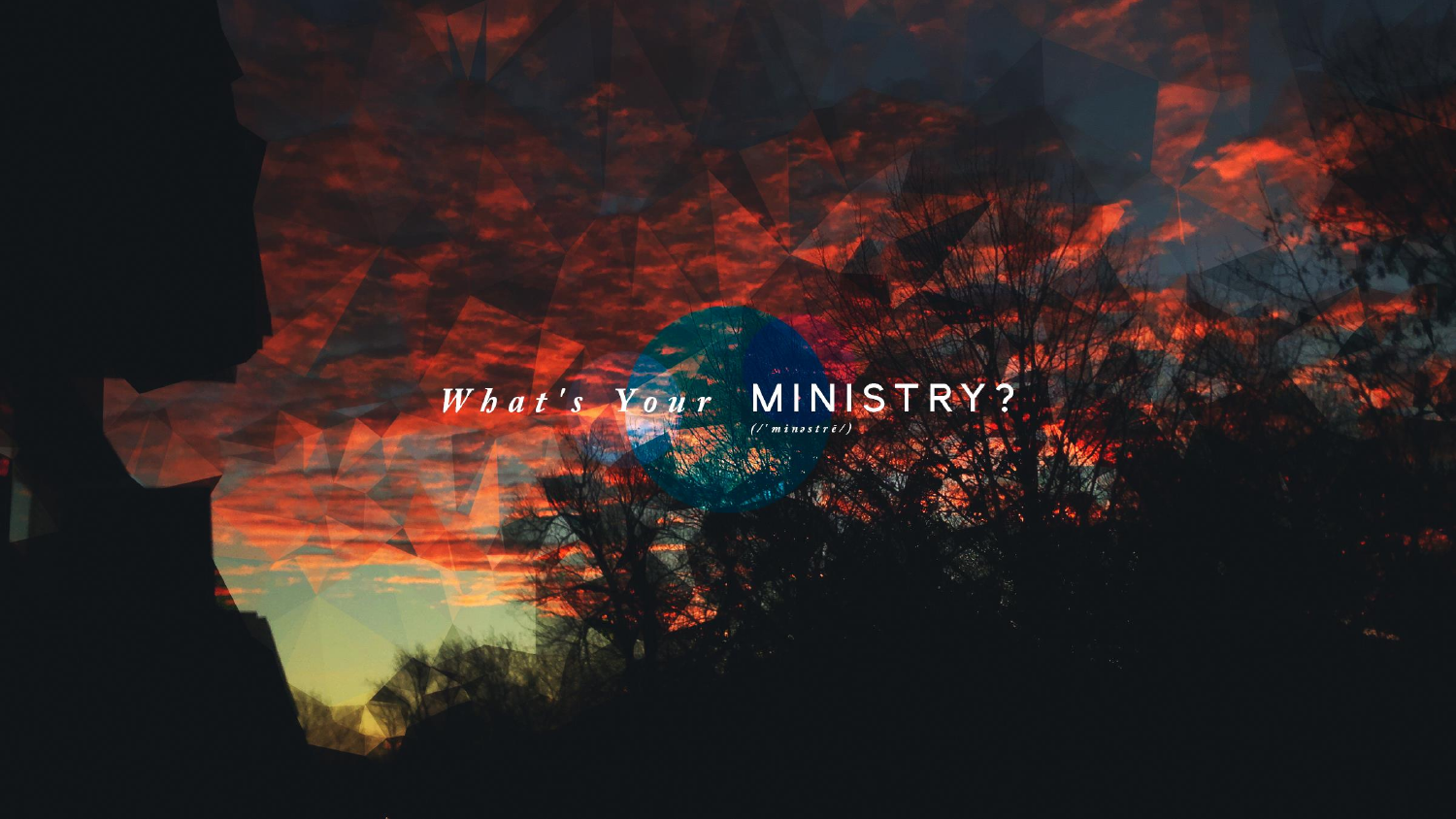#### Expect Varied Responsiveness

"When you enter a home, greet the family, 'Peace.' If your greeting is received, then it's a good place to stay. But if it's not received... Don't impose yourself. -Luke 10:5-6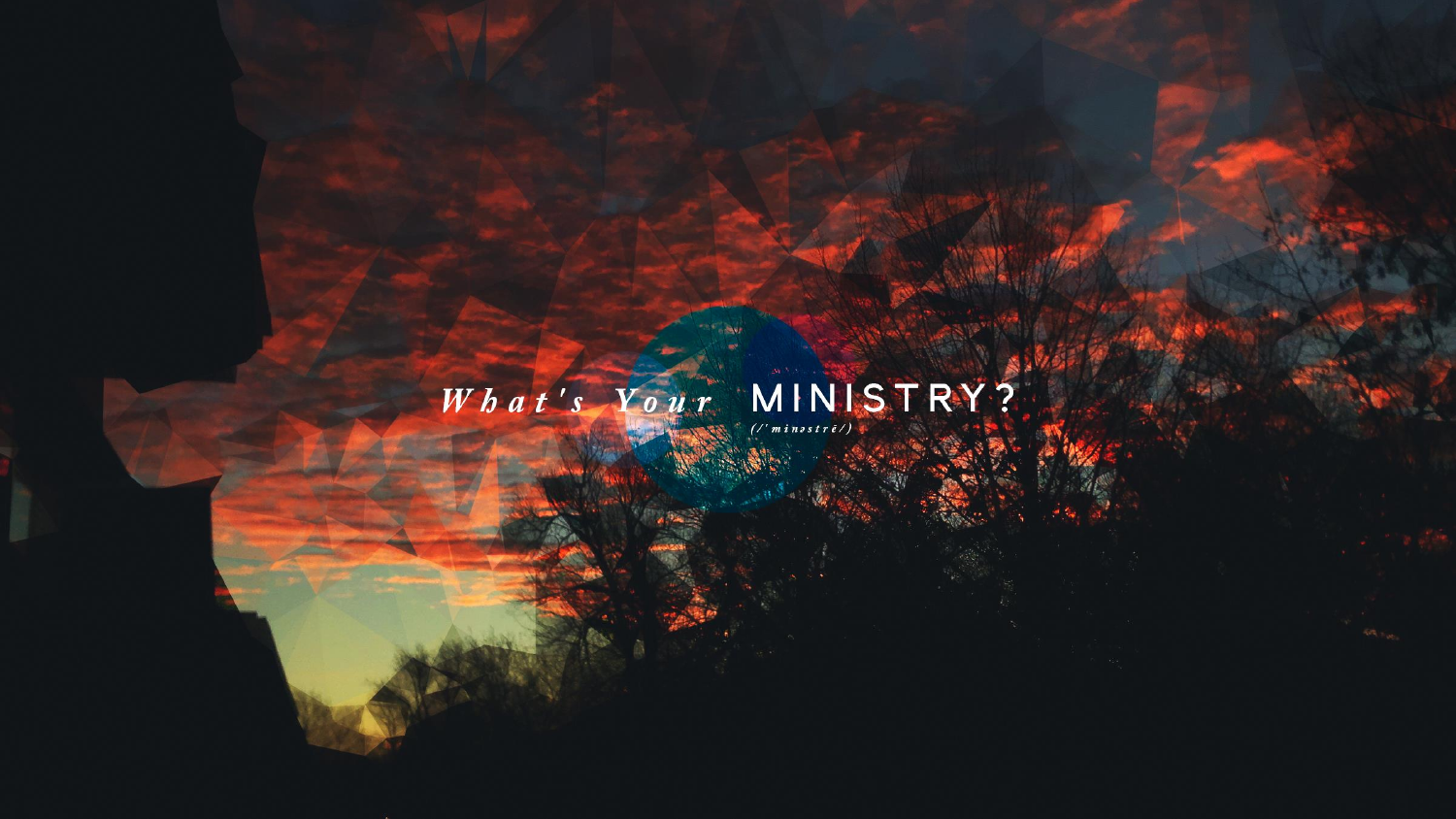#### Be Patient & Intentional

#### Love is patient...

#### -1 Corinthians 13:4